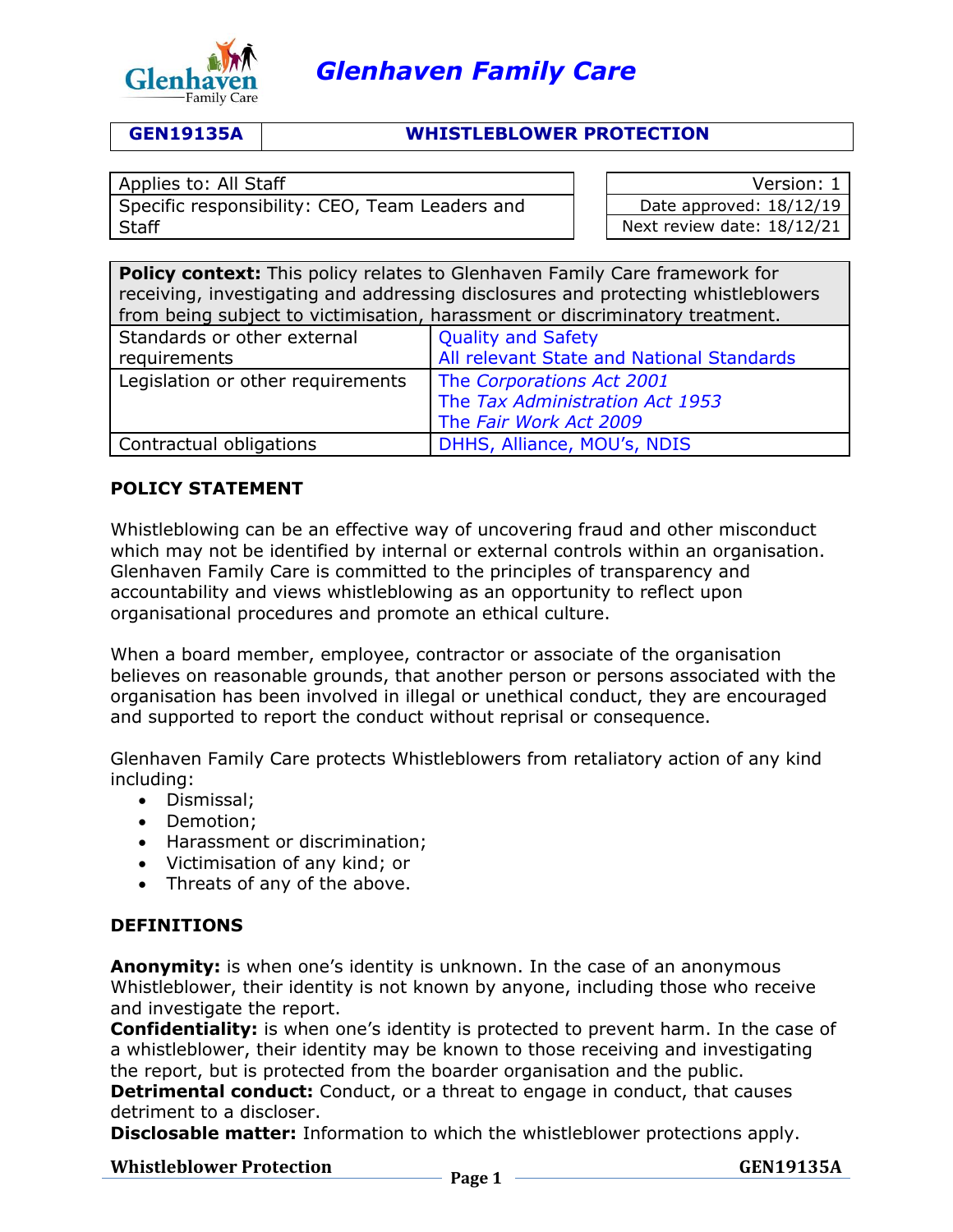

**Discloser:** An individual who discloses wrongdoing or an eligible whistleblower. **Disclosure:** A disclosure of information relating to wrongdoing or a disclosable matter.

**Disclosures qualifying for protection:** Disclosures pertaining to tax matters are referred to as 'disclosures qualifying for protection'.

**Eligible recipient:** An individual who can receive a disclosure.

**Eligible whistleblower:** An individual to whom the whistleblower protections apply.

**Emergency disclosure:** The disclosure of information to a journalist or parliamentarian, where the discloser has reasonable grounds to believe the information concerns a substantial and imminent danger to the health or safety of one or more persons or to the natural environment.

**Personal Information:** Information or an opinion about an identified individual, or an individual who is reasonably identifiable, whether:

- True or not, or
- Recorded in a material form or not.

**Personal work-related grievance:** A disclosure that relates to the discloser's current or former employment, which has implication for the discloser personally, but does not:

- Have any other significant implications for the organisation (or another organisation); or
- Relate to conduct, or alleged conduct, about a disclosable matter.

**Public interest disclosure:** The disclosure of information to a journalist or a parliamentarian, where the discloser has reasonable grounds to believe that making a further disclosure of the information is in the public interest. The disclosure must meet several other criteria to qualify.

**Whistleblower:** A discloser who has made a disclosure that qualifies for protection under the *Corporations Act 2001.*

**Whistleblower protection officer (WPO):** The role under an organisation's whistleblower policy that is responsible for protecting or safeguarding discloses and ensuring the integrity of the reporting mechanism.

**Wrongdoing:** is illegal, improper or unethical conduct that:

- Is in breach of legislation or regulations, or which is otherwise illegal;
- Is fraudulent or dishonest;
- Could cause financial or non-financial damage to the organisation, or the reputation of the organisation;
- Is a breach of the organisation's Code of Conduct;
- Constitutes maladministration;
- Infringes on the rights of any person;
- Endangers the health and safety of others; or
- Is a misuse of organisational, public or other funds.

# **PURPOSE**

Glenhaven Family Care's whistleblower policy is an important tool for helping our organisation to identify wrongdoing that may not be discovered unless there is a safe and secure means for disclosing wrongdoing.

Our policy is drafted with the intention of addressing the following aims:

• To encourage more disclosures of wrongdoing;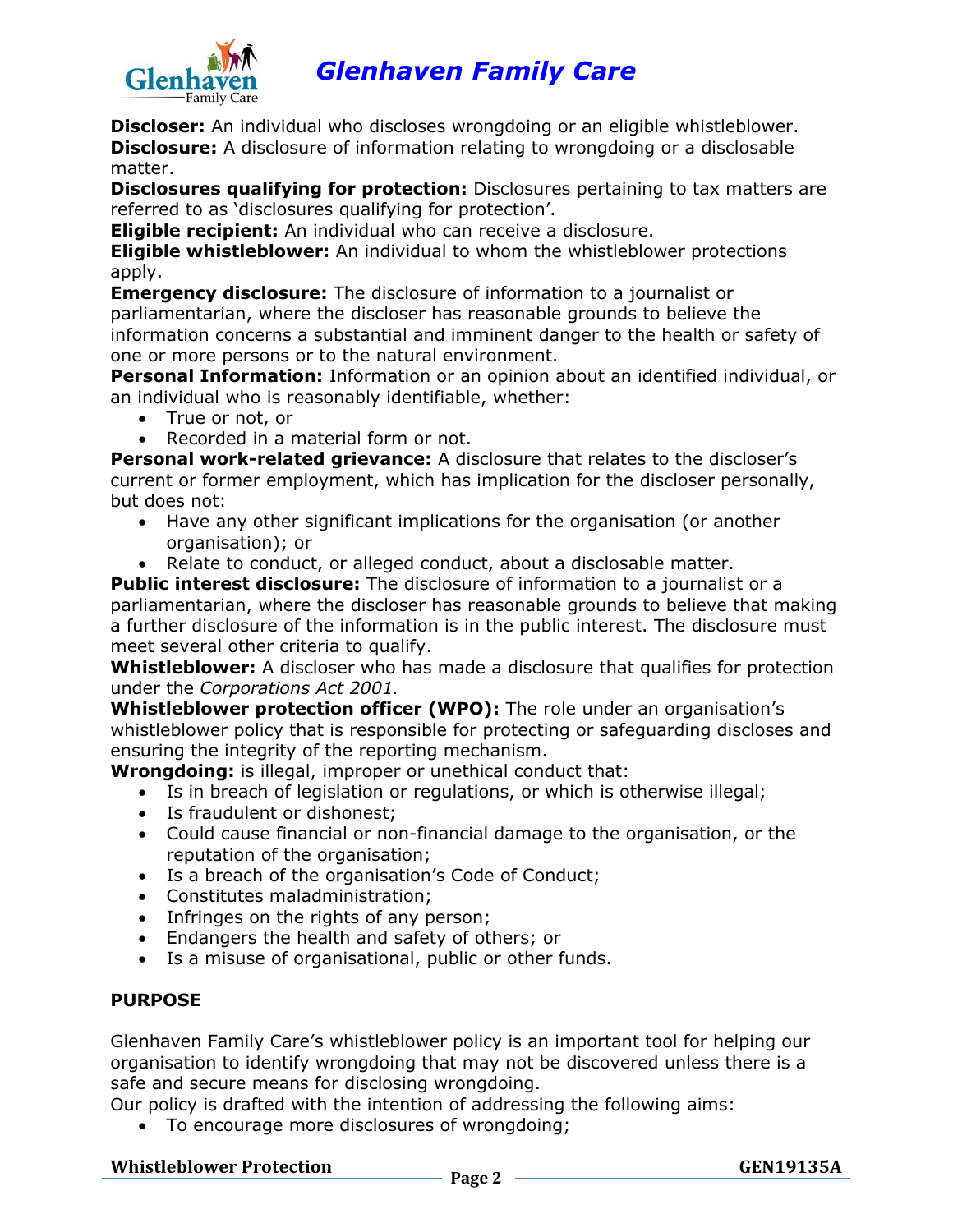

- To help deter wrongdoing, in line with our organisation's risk management and governance framework;
- To ensure individuals who disclose wrongdoing can do so safely, securely and with confidence that they will be protected and supported;
- To ensure disclosures are dealt with appropriately and on a timely basis;
- To provide transparency around our organisation's framework for receiving, handling and investigating disclosures;
- To support our organisation's values, code of conduct and/or ethics policy;
- To support our organisation's long-term sustainability and reputation;
- To meet our organisation's legal and regulatory obligations; and
- To align with the ASX Corporate Governance Principles and Recommendations and relevant standards.

# **Roles and responsibilities: whistleblower protection officer (WPO)**

The board will nominate a whistleblower protection officer (WPO). Their responsibilities will include:

- Implementing Glenhaven Family Care's whistleblower protection policy;
- Initial response to an accusation of wrongdoing;
- Ensuring the protection and/or anonymity of the discloser, where possible;
- Conducting or assisting in investigations into alleged wrongdoing;
- Informing the discloser of the progress and outcomes of the investigations;
- Ensuring that disclosers do not suffer any retaliation or negative consequences;
- Providing support and referrals for both disclosers and those accused of wrongdoing.

Glenhaven Family Care will ensure that all people associated with the organisation know who the designated WPO is and their contact details.

# **Application of the policy: who is an "eligible whistleblower"**

Under this policy, an eligible whistleblower is:

- a) An officer or employee (e.g. current and former employees who are permanent, part-time, fixed-term or casual);
- b) A supplier of services or goods to the organisation (whether paid or unpaid), including their employees (e.g. current and former contractors, consultants, service providers and business partners);
- c) An associate of the organisation; and
- d) A relative, dependent or spouse of an individual listed in (a) to (c) (e.g. relatives, dependent's or spouse of current and former employees, contractors, consultants, service providers, suppliers and business partners).

A discloser will qualify for protection as a whistleblower under the *Corporations Act 2001* if they are an eligible whistleblower in relation to Glenhaven Family Care, and:

a) They have made a disclosure of information relating to a 'disclosable matter" directly to an 'eligible recipient' or to ASIC, APRA or another Commonwealth body prescribed by regulation;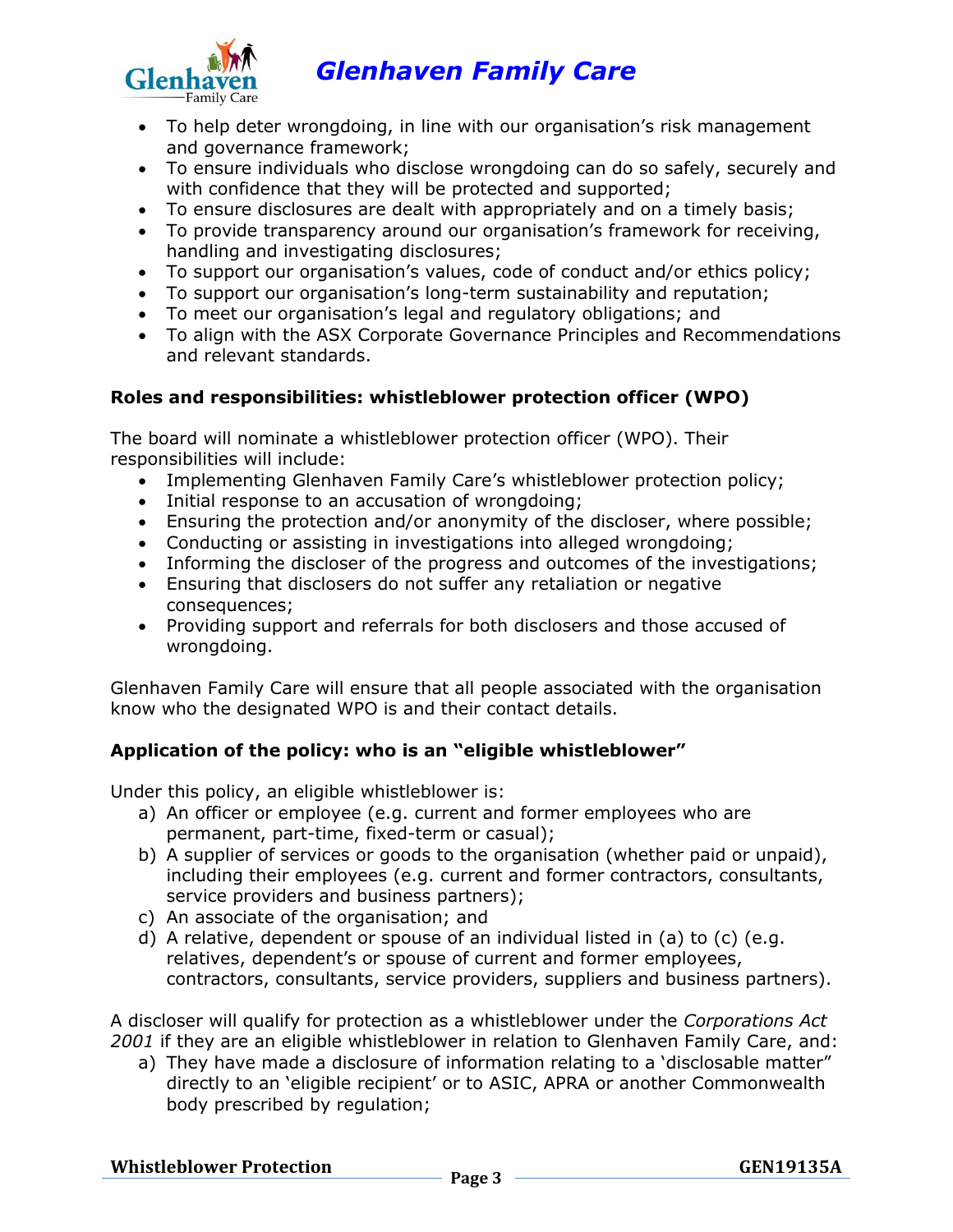

- b) They have made a disclosure to a legal practitioner for the purposes of obtaining legal advice or legal representation about the operation of the whistleblower provisions in the Corporations Act 2001; or
- c) They have made an 'emergency disclosure' or 'public interest disclosure'.

# **Matters this policy applies to**

Disclosures that are not about disclosable matters do not qualify for protection under the *Corporations Act 2001* (or the *Tax Administration Act 1953*, where relevant). Such disclosures may be protected under other legislation, such as the *Fair Work Act 2009*.

### Disclosable matters

Matters that qualify for protection under the *Corporations Act 2001* are 'disclosable matters'. Disclosable matters involve information that the discloser has reasonable grounds to suspect concerns misconduct, or an improper state of affairs or circumstances, in relation to Glenhaven Family Care.

Glenhaven Family Care considers the following to be disclosable matters:

- Illegal conduct, such as theft, dealing in, or use of illicit drugs, violence or threatened violence, and criminal damage against property;
- Fraud, money laundering or misappropriation of funds;
- Offering or accepting a bribe;
- Financial irregularities;
- Failure to comply with, or breach of, legal or regulatory requirements; and
- Engaging in or threatening to engage in detrimental conduct against a person who has made a disclosure or is believed or suspected to have made, or be planning to make, a disclosure.

Disclosable matters include conduct that may not involve a contravention of a particular law. Information that indicates a significant risk to public safety or the stability of/confidence in Glenhaven Family Care's financial system is also a disclosable matter.

A discloser can still qualify for protection even if their disclosure turns out to be incorrect.

#### Personal work-related grievances

Disclosures that relate solely to personal work-related grievances, and that do not relate to detriment or threat of detriment to the discloser, do not qualify for protection under the *Corporations Act 2001.*

Examples of a personal work-related grievance include:

- a) An interpersonal conflict between the discloser and another employee;
- b) A decision that does not involve a breach of workplace laws;
- c) A decision about the engagement, transfer or promotion of the discloser;
- d) A decision about the terms and conditions of engagement of the discloser; or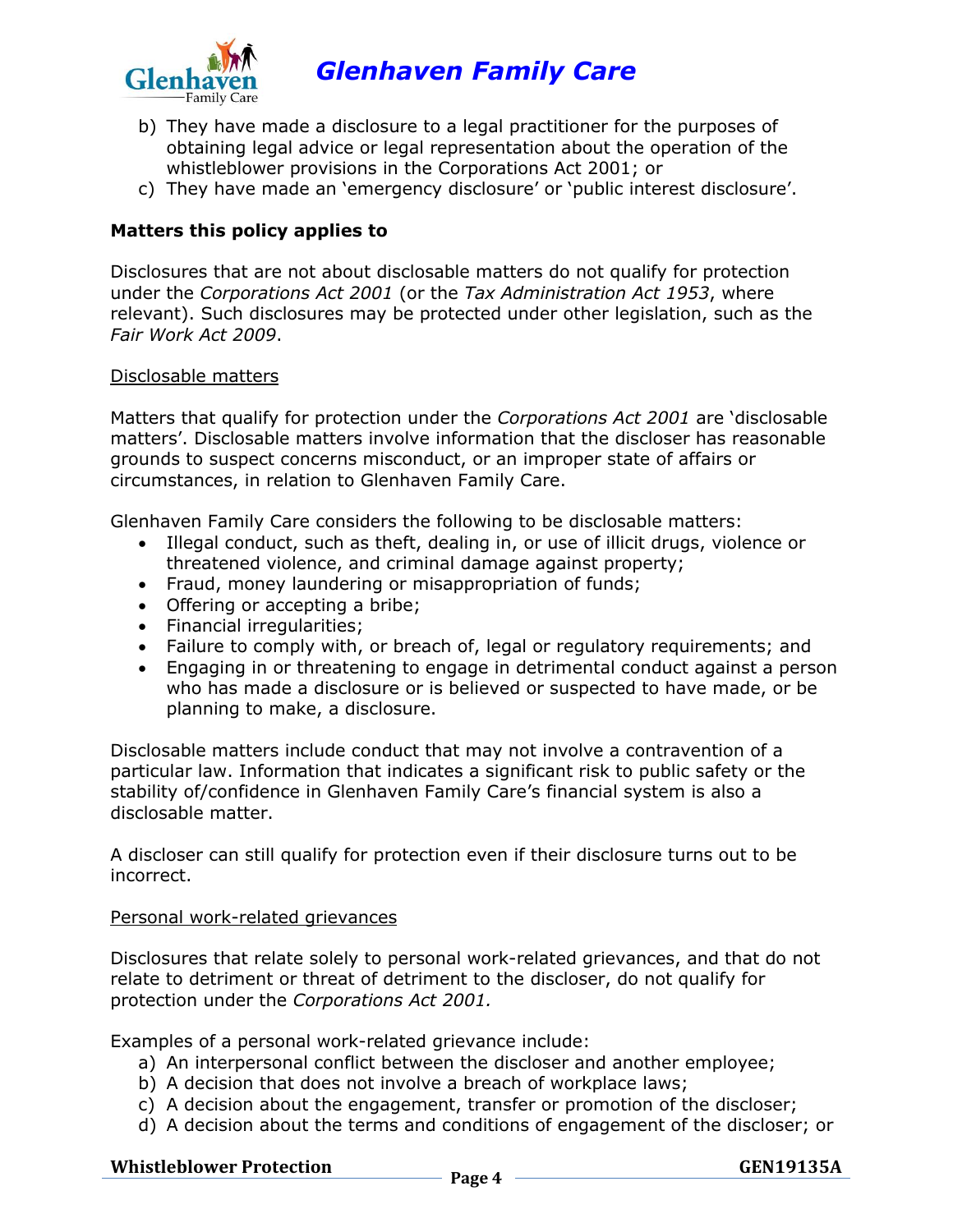

e) A decision to suspend or terminate the engagement of the discloser, or otherwise to discipline the discloser.

However, a personal work-related grievance may still qualify for protection if:

- a) It includes information about misconduct, or information about misconduct includes or is accompanied by a personal work-related grievance (mixed report);
- b) The organisation has breached employment or other laws punishable by imprisonment for a period of 12 months or more, engaged in conduct that represents a danger to the public, or the disclosure relates to information that suggests misconduct beyond the discloser's personal circumstances;
- c) The discloser suffers from or is threatened with detriment for making a disclosure; or
- d) The discloser seeks legal advice or legal representation about the operation of the whistleblower protections under the *Corporations Act 2001*.

Employees of Glenhaven Family Care can internally raise work-related grievances and other types of issues or concerns not covered by this policy, through other mechanisms such as the Glenhaven Family Care Dispute Resolution Policy.

# **Who can receive a disclosure**

Eligible recipients (those who receive disclosures that can qualify for protection)

An 'eligible recipient' is someone who receives disclosures that qualify for protection.

A discloser must make a disclosure directly to one of Glenhaven Family Care's eligible recipients in order to be able to qualify for protection as a whistleblower under the *Corporations Act 2001* (or the *Tax Administration Act 1953*, where relevant).

An eligible recipient includes:

- a) An officer or senior manager of the organisation;
- b) An internal or external auditor (including a member of an audit team conducting an audit) or actuary of the organisation; and
- c) A person authorized by the organisation to receive disclosures that may quality for protection.

#### Legal practitioners

Disclosures to a legal practitioner for the purposes of obtaining legal advice or legal representation in relation to the operation of the whistleblower provisions in the Corporations Act 2001 are protected (even in the event that the legal practitioner concludes that a disclosure does not related to a 'disclosable matter').

#### Regulatory bodies and other external parties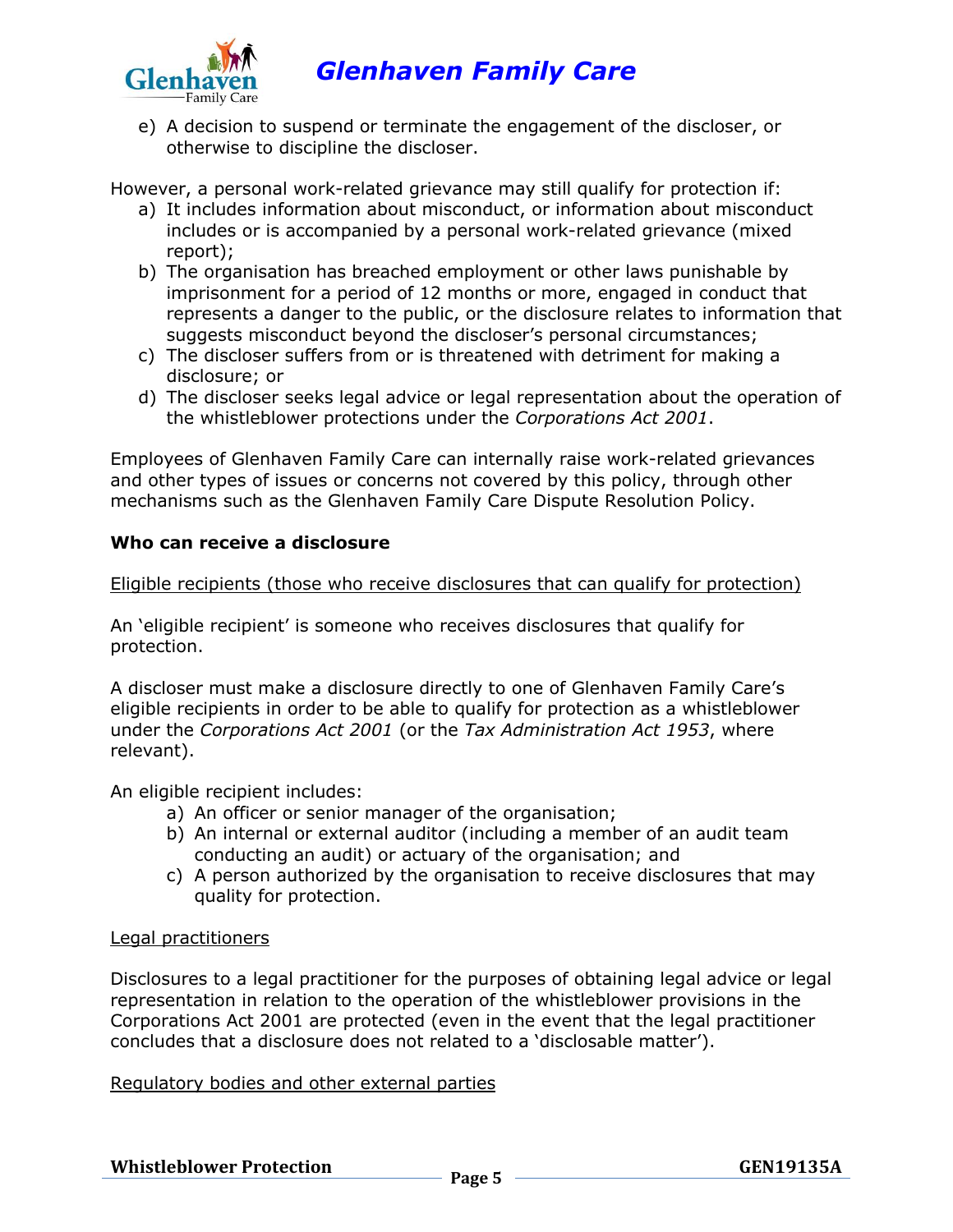

Disclosures of information relating to disclosable matters can be made to ASIC, APRA or another commonwealth body prescribed by regulation, and will qualify for protection under the *Corporations Act 2001.*

Employees can access more information on making an external disclosure by accessing the *ASIC Information Sheet 239 How ASIC handles whistleblower reports.*

#### Public interest disclosures and emergency disclosures

Disclosures can be made to a journalist or parliamentarian under certain circumstances and qualify for protection.

It is important for the discloser to understand the criteria for making a public interest or emergency disclosure. The disclosure must have previously been made to ASIC, APRA or a prescribed body, and the discloser must notify this body that they intend to make a public interest disclosure.

In the case of a public interest disclosure, at least 90 days must have passed since the previous disclosure.

A discloser should contact an independent legal adviser before making a public interest disclosure or an emergency disclosure.

The full criteria for a 'public interest disclosure' and an 'emergency disclosure' are as follows –

A 'public interest disclosure' is the disclosure of information to a journalist or a parliamentarian, where:

- a) At least 90 days have passed since the discloser made the disclosure to ASIC, APRA or another Commonwealth body prescribed by regulation;
- b) The discloser does not have reasonable grounds to believe that action is being, or has been taken, in relation to the disclosure.
- c) The discloser has reasonable grounds to believe that making a further disclosure of the information is in the public interest; and
- d) Before making the public interest disclosure, the discloser has given written notice to the body to which the previous disclosure was made that:
	- a. Includes sufficient information to identify the previous disclosure; and
	- b. States that the disclosure intends to make a public interest disclosure.

An 'emergency disclosure' is the disclosure of information to a journalist or parliamentarian, where:

- a) The discloser has previously made a disclosure of the information to ASIC, APRA or another Commonwealth body prescribed by regulation;
- b) The discloser has reasonable grounds to believe that the information concerns a substantial and imminent danger to the health or safety of one or more persons or to the natural environment;
- c) Before making emergency disclosure, the discloser has given written notice to the body which the previous disclosure was made that:
	- a. Includes sufficient information to identify the previous disclosure; and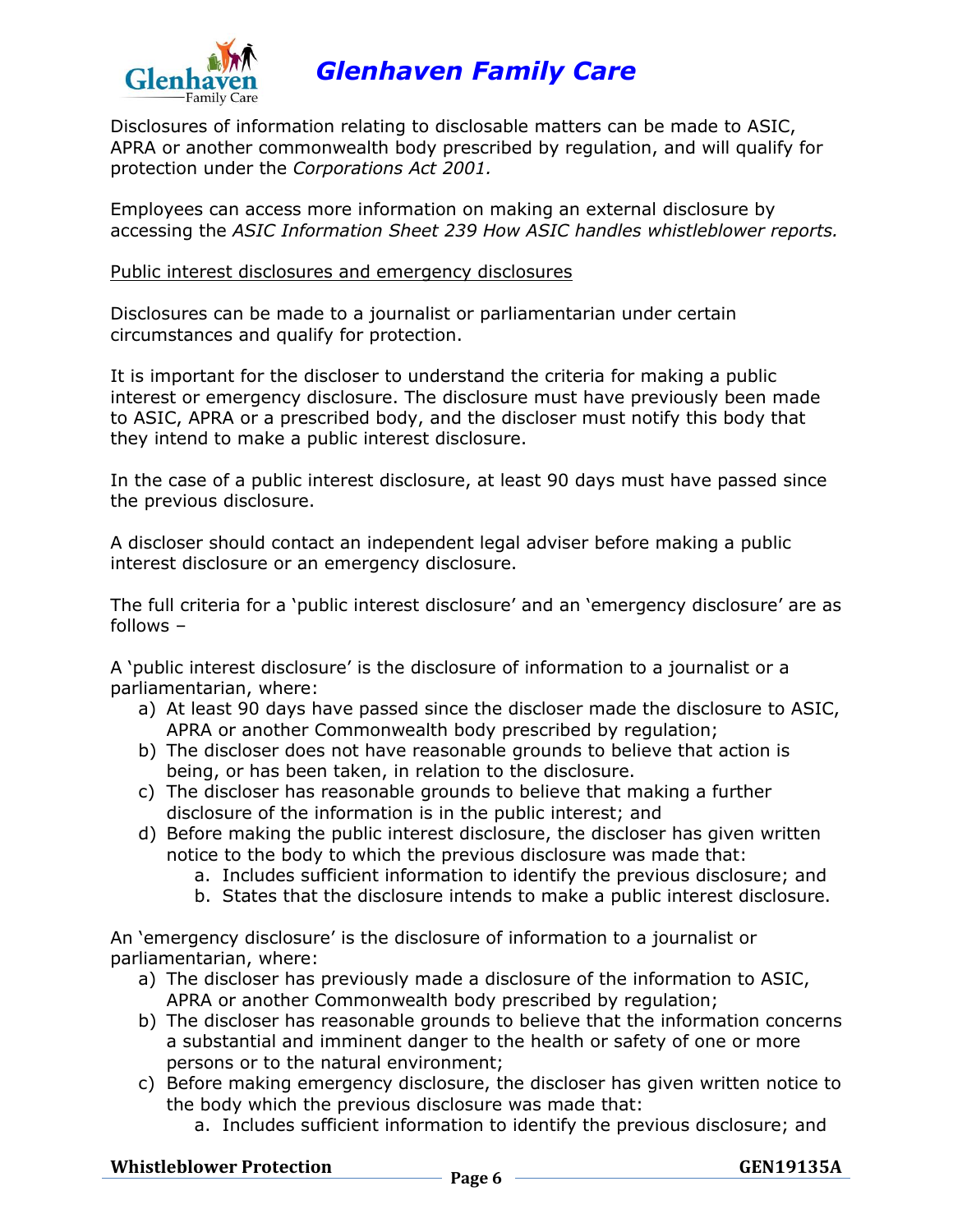

- b. States that the discloser intends to make an emergency disclosure; and
- d) The extent of the information disclosed in the emergency disclosure is no greater that is necessary to inform the journalist or parliamentarian of the substantial and imminent danger.

### **How to make a disclosure**

Employees of Glenhaven Family Care can make disclosures both internally and externally. Options available to disclosures are:

# **INTERNALLY**

- **Phone:** (03) 6425 1144
- **Email:** tcohen@glenhaven.org.au
- **Post:** Glenhaven Family Care, PO Box 657, Devonport, TAS, 7310
- **Website:** www.glenhaven.org.au
- **ASIC:** Australian Securities and Investment Commission, GPO Box 9827, Brisbane, QLD, 4001
- **APRA:** Chief Risk Officer, APRA, GPO Box 9836, Sydney, NSW, 2001

# **EXTERNALLY**

# **To make an "Online" report go to:**

• <https://www.whistleblowingservice.com.au/glenhaven/>

Then please click on the **'Make a Report'** button. You will be redirected to the new page where you need to enter **'GLEN2020'** in the **'Unique Key'** field. Click on **'next'** and follow the prompt. You will then be asked for will then ask you for your "**Client Reference Number**" issued via Glenhaven is **"ask2021"**

# **What happens when I lodge a report?**

When you lodge a report, you will be provided with your own unique number which will be up to 20 characters long. Please keep a record of the unique number. It will be important if you wish to resume a report, upload more information for your disclosure or monitor progress of your disclosure.

#### **Anonymous disclosures**

Disclosures can be made anonymously and still be protected under the *Corporations Act 2001.*

A discloser can choose to remain anonymous while making a disclosure, over the course of the investigation and after the investigation is finalized. A discloser can refuse to answer questions that they feel could reveal their identity at any time, including during follow up conversations.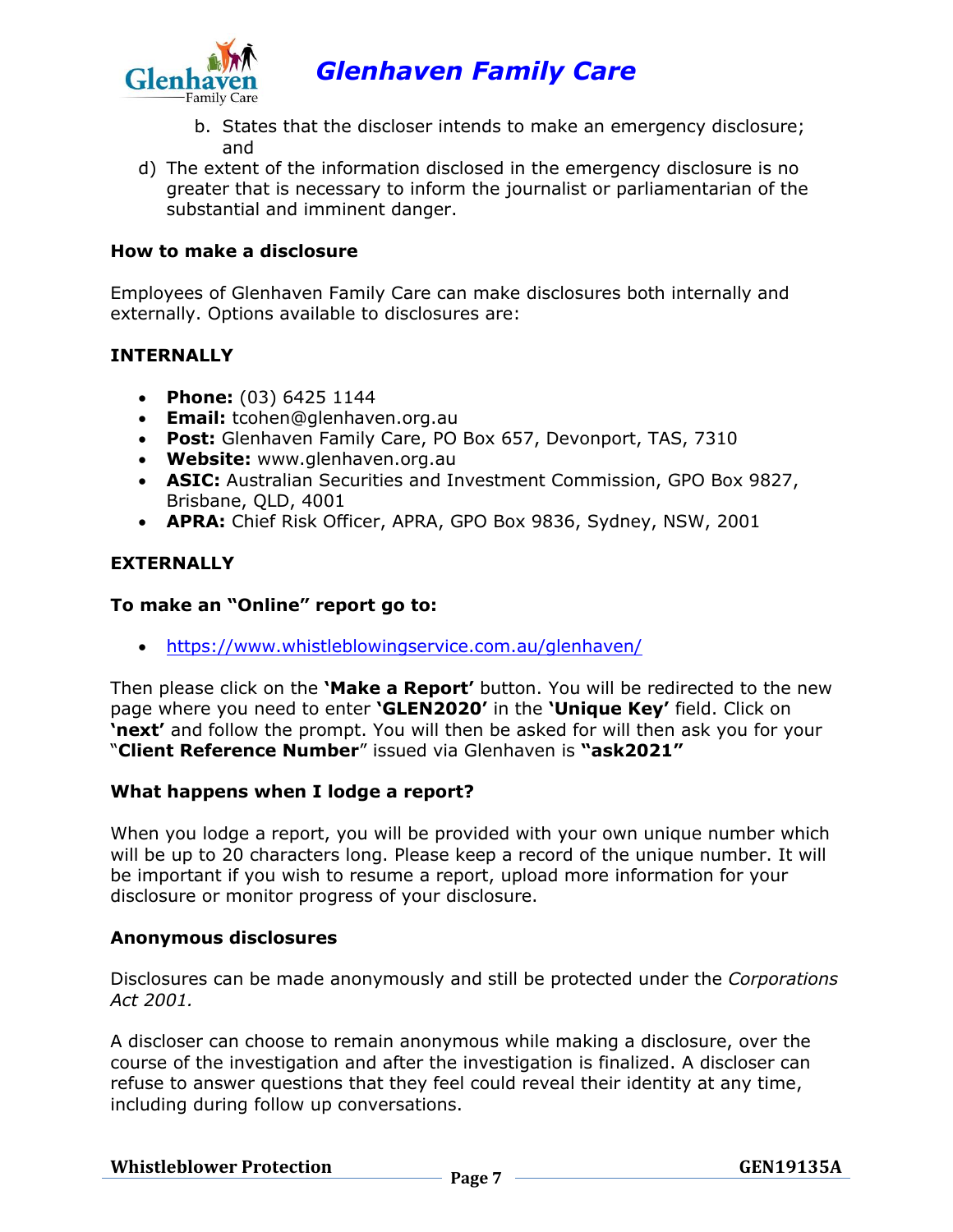

A discloser who wishes to remain anonymous should maintain ongoing two-way communication with the organisation, so the organisation can ask follow-up questions or provide feedback.

If a disclosure comes from an email address from which the person's identity cannot be determined, and the disclosure does not identify themselves in the email, Glenhaven Family Care will treat it as an anonymous disclosure.

Glenhaven Family Care outlines the following measures/mechanisms for protecting anonymity:

- Communication with disclosers will be through anonymised addresses; and
- A discloser may adopt a pseudonym for the purpose of disclosure this may be appropriate in circumstances where the discloser's identity is known to their team leader, the whistleblower protection officer, or equivalent, but the discloser prefers not to disclose their identity to others.

#### **Legal protections for disclosers**

Protections apply not only to internal disclosures, but to disclosures to legal practitioners, regulatory and other external bodies, and public interest and emergency disclosures that are made in accordance with the *Corporations Act 2001.*

#### Identity protection (confidentiality)

Glenhaven Family Care has a legal obligation to protect the confidentiality of a discloser's identity.

A person cannot disclose the identity of a discloser or information that is likely to lead to the identification of the discloser (which they have obtained directly or indirectly because the discloser made a disclosure that qualifies for protection).

An exception to this confidentiality is if a person discloses the identity of the discloser:

- a) To ASIC, APRA or a member of the Australian Federal Police (within the meaning of the *Australian Federal Police Act 1979*);
- b) To a legal practitioner (for the purposes of obtaining legal advice or legal representation about the whistleblower provisions in the *Corporations Act 2001*);
- c) To a person or body prescribed by regulations; or
- d) With the consent of the discloser.

A person can disclose the information contained in a disclosure with or without the discloser's consent if:

- a) The information does not include the discloser's identity;
- b) The organisation has taken all reasonable steps to reduce the risk that the discloser will be identified from the information (e.g. removing the discloser's name, position title and other identifying details); and
- c) It is reasonably necessary for investigating the issues raised in the disclosure.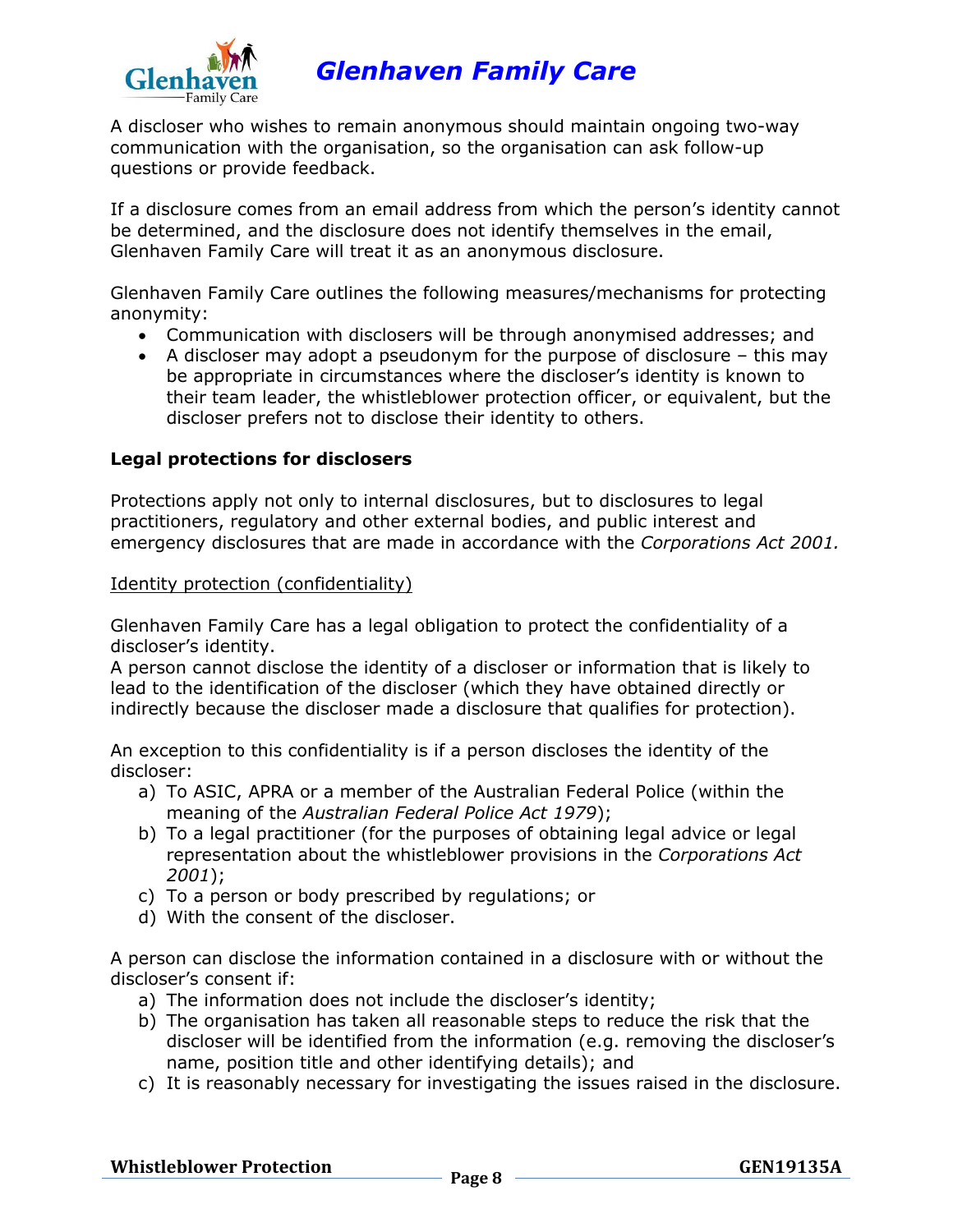

It is illegal for a person to identify a discloser or disclose information that is likely to lead to identification of the discloser, outside the exceptions detailed above.

A discloser can lodge a complaint with Glenhaven Family Care about a breach of confidentiality, by ??/

A discloser can lodge a complaint with a regulator such as ASIC, APRA or the ATO, for investigation.

# **Protection from detrimental acts or omissions**

Glenhaven Family Care or any individual cannot engage in conduct that causes detriment to a discloser (or another person), in relation to a disclosure if:

- a) They believe or suspect that the discloser (or another person) made, may have made, proposes to make or could make a disclosure that qualifies for protection; and
- b) The belief or suspicion is the reason, or part of the reason, for the conduct.

In addition, Glenhaven Family Care (or any individual) cannot make a threat to cause detriment to a discloser (or another person) in relation to a disclosure. A threat may be express or implied, or conditional or unconditional. A discloser (or another person) who has been threatened in relation to a disclosure does not have to actually fear that the threat will be carried out.

Examples of detrimental conduct that are prohibited under the law include the following list. Employees of Glenhaven Family Care who make a disclosure, will not be subjected to any of the following forms of conduct as a consequence of their disclosure:

- a) Dismissal of an employee;
- b) Injury of an employee in his or her employment;
- c) Alteration of an employee's position or duties to his or her disadvantage;
- d) Discrimination between an employee and other employees of the same employer;
- e) Harassment or intimidation of a person;
- f) Harm or injury to a person, including psychological harm;
- g) Damage to a person's property;
- h) Damage to a person's reputation;
- i) Damage to a person's business or financial position; or
- j) Any other damage to a person.

Examples of actions that are not detrimental conduct include the following:

- Administrative action that is reasonable for the purpose of protecting a discloser from detriment (e.g. moving a discloser who has made a disclosure about their immediate work are at another office to prevent them from detriment); and
- Managing a discloser's unsatisfactory work performance, if the action is in line with the organisation's performance management framework.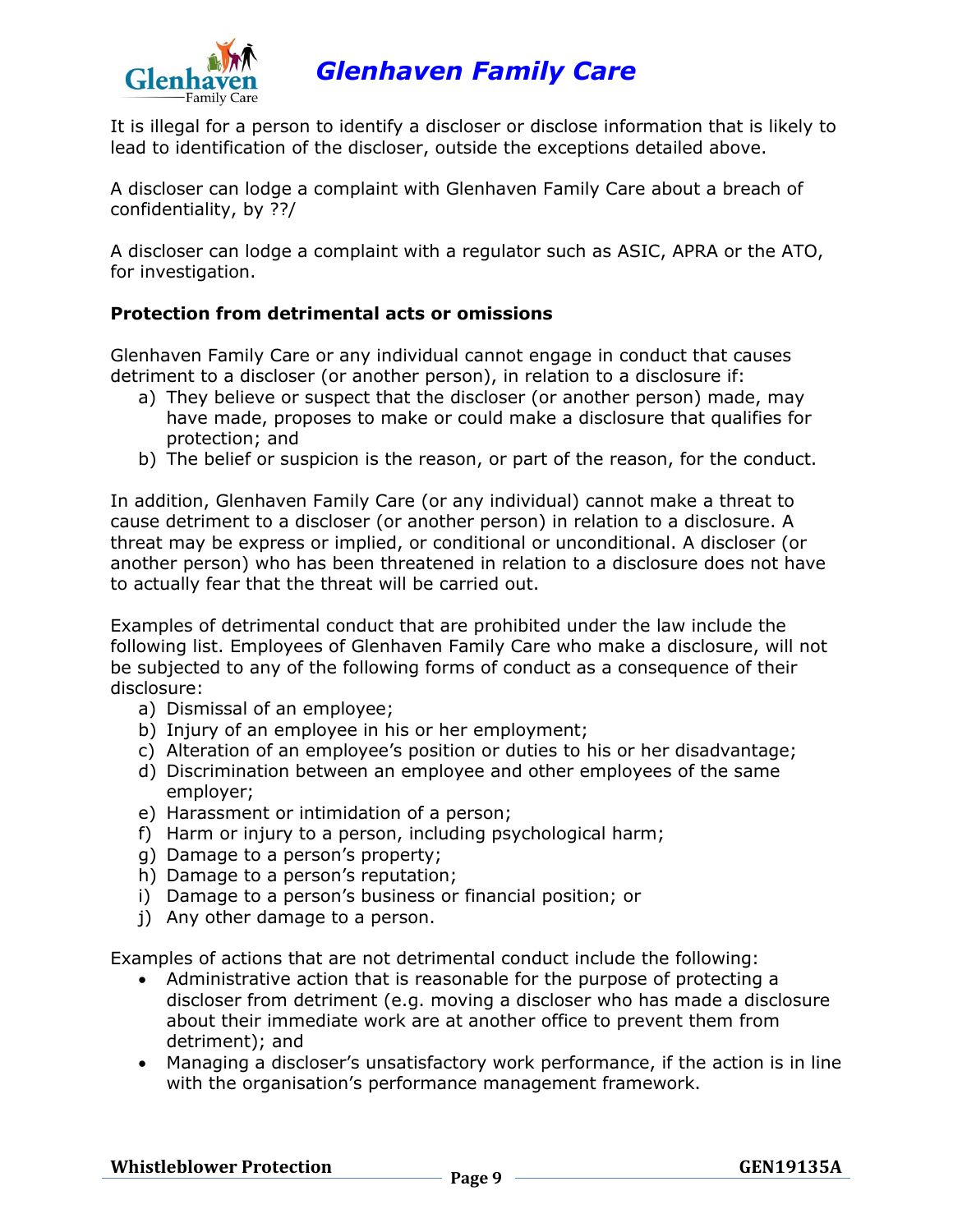

Glenhaven Family Care will strive to ensure that a discloser understands the reasons for any administrative or management action.

# **Compensation and other remedies**

A discloser (or any other employee or person) can seek compensation and other remedies through the courts if:

- a) They suffer loss, damage or injury because of a disclosure; and
- b) Glenhaven Family Care failed to take reasonable precautions and exercise due diligence to prevent the detrimental conduct.

Disclosers to seek independent legal advice in relation to compensation and other remedies.

# **Civil, criminal and administrative liability protection**

A discloser is protected from any of the following in relation to their disclosure:

- a) Civil liability (e.g. any legal action against the discloser for breach of an employment contract, duty of confidentiality or another contractual obligation);
- b) Criminal liability (e.g. attempted prosecution of the discloser for unlawfully releasing information, or other use of the disclosure against the discloser in a prosecution (other than for making a false disclosure); and
- c) Administrative liability (e.g. disciplinary action for making the disclosure).

These protections do not grant immunity for any misconduct a discloser has engaged in that is revealed in their disclosure.

# **Support and practical protection for disclosers**

# Identity protection (confidentiality)

Glenhaven Family care will implement the following measures and mechanisms to protect the confidentiality of a discloser's identity:

Reducing the risk that the discloser will be identified from the information contained a disclosure

- all personal information or reference to the discloser witnessing an event will be redacted;
- the discloser will be referred to in a gender-neutral context;
- where possible, the discloser will be contacted to help identify certain aspects of their disclosure that could inadvertently identify them; and
- disclosures will be handled and investigated by qualified staff.

Secure record-keeping and information-sharing processes

- all paper and electronic documents and other materials relating to disclosures will be stored securely;
- access to all information relating to a disclosure will be contacted to help identify certain aspects of their disclosure that could inadvertently identify them; and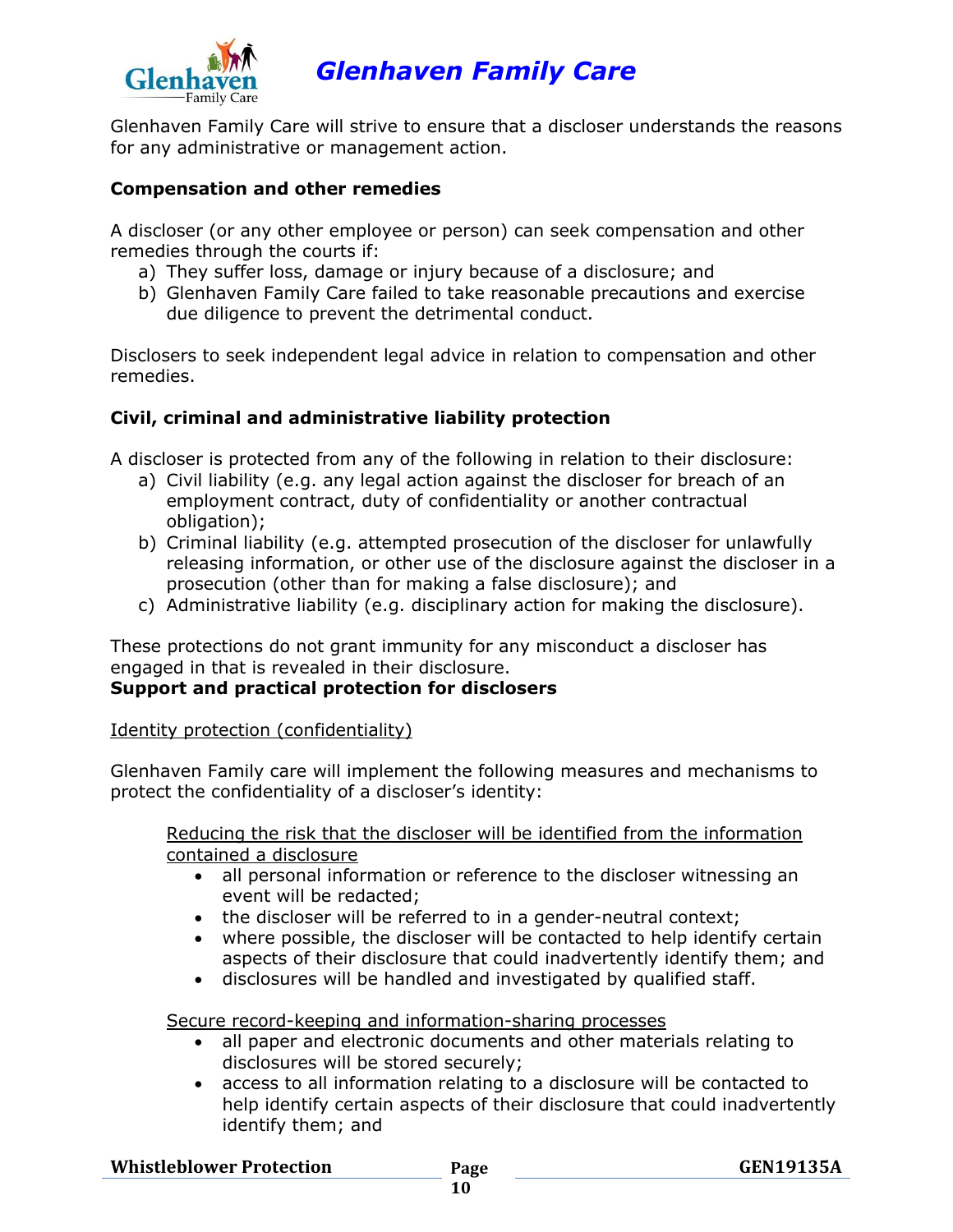

- only a restricted number of people who are directly involved in handling and investigating a disclosure will be made aware of a discloser's identity (subject to the discloser's consent) or information that is likely to lead to the identification of the discloser;
- communications and documents relating to the investigation of a disclosure will not be sent to an email address or to a printer that can be accessed by other staff; and
- each person who is involved in handling and investigating a disclosure will be reminded about the confidentiality requirements, including that an unauthorised disclosure of a discloser's identity may be a criminal offence.

# **Protection from detrimental acts or omissions**

Glenhaven Family Care will implement the following measures and mechanisms to protect the disclosers from detrimental acts or omissions:

- Processes for assessing the risk of detriment against a discloser and other persons (e.g. other staff who might be suspected to have made a disclosure), which will commence as soon as possible after receiving a disclosure;
- Support services (including counselling or other professional or legal services) that are available to disclosers;
- Strategies to help a discloser minimise and manages stress, time or performance impacts, or other challenges resulting from the disclosure or its investigation;
- Actions for protecting a discloser from risk of detriment for example, the organisation could allow the discloser to perform their duties from another location, reassign the discloser to another role at the same level, make other modifications to the discloser's workplace or the way they perform their work duties, or reassign or relocate other staff involved in the disclosable matter;
- Processes for ensuring that management are aware of their responsibilities to maintain conflicts, and ensure fairness when managing the performance of, or taking other management action relating to, a discloser;
- Procedures on how a discloser can lodge a complaint if they have suffered detriment, and the actions the organisation may take in response to such complaints (e.g. the complaint could be investigated as a separate matter by an officer who is not involved in dealing with disclosers and the investigation findings will be provided to the board or audit or risk committee); and
- Interventions for protecting a discloser if detriment has already occurred for example, the organisation could investigate and address the detrimental conduct, such as by taking disciplinary action, or the organisation could allow the discloser to take extended leave, develop a career development plan for the discloser that includes new training and career opportunities, or offer compensation or other remedies.

A discloser may seek independent legal advice or contact regulatory bodies, such as ASIC, APRA or the ATO, if they believe they have suffered detriment.

# **Handling and investigating a disclosure**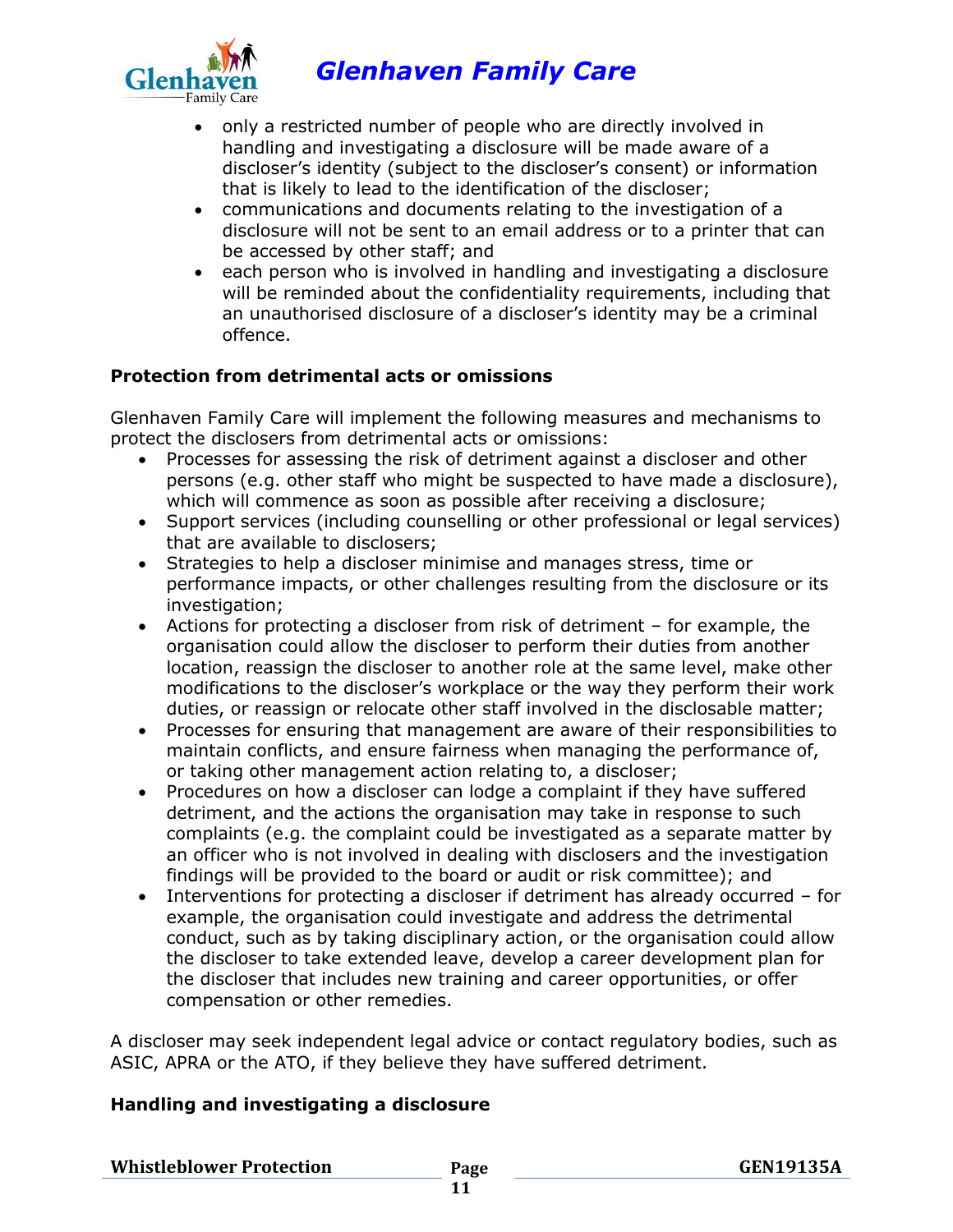

#### Handling a disclosure

Glenhaven Family Care will take the following key steps after it receives a disclosure:

- All disclosures will be considered seriously;
- An internal investigation of the facts of the case will be conducted by the WPO to verify the allegations made and take further action if necessary;
- An internal investigation will be undertaken if the matter does not necessitate a police investigation; and
- When a report is received, the WPO will use their discretion to decide whether legal advice is required.

Glenhaven Family Care will assess each disclosure to determine whether:

- a) It qualifies for protection; and
- b) A formal in-depth investigation is required.

# Investigating a disclosure

Glenhaven Family Care will take the key steps detailed below:

- The WPO will first notify the CEO of any alleged misconduct. The person/s accused will then be notified, so that they may present their case.
- In consultation with the WPO, CEO and other relevant managers, terms of reference and an investigation plan will be prepared, which will include:
	- o The key issues to be investigated;
	- $\circ$  The scale of the investigation, in proportion to the alleged wrongdoing;
	- o Allocation of recourses.

The investigation will normally take place within one week, however the process may vary depending on the nature of the disclosure.

Glenhaven Family Care may not be able to undertake an investigation if it is not able to contact the discloser.

#### Keeping a discloser informed

A discloser will be provided with regular updates, if the discloser can be contacted (including through anonymous channels). The frequency and timeframe may vary depending on the nature of the disclosure.

Glenhaven Family Care will acknowledge a discloser after receiving their disclosure.

In addition, Glenhaven Family Care will provide updates to a discloser during the key stages, such as:

- When the investigation process has begun;
- While the investigation is in progress; and
- After the investigation has been finalised.

How the investigation findings will be documented, reported internally and communicated to the discloser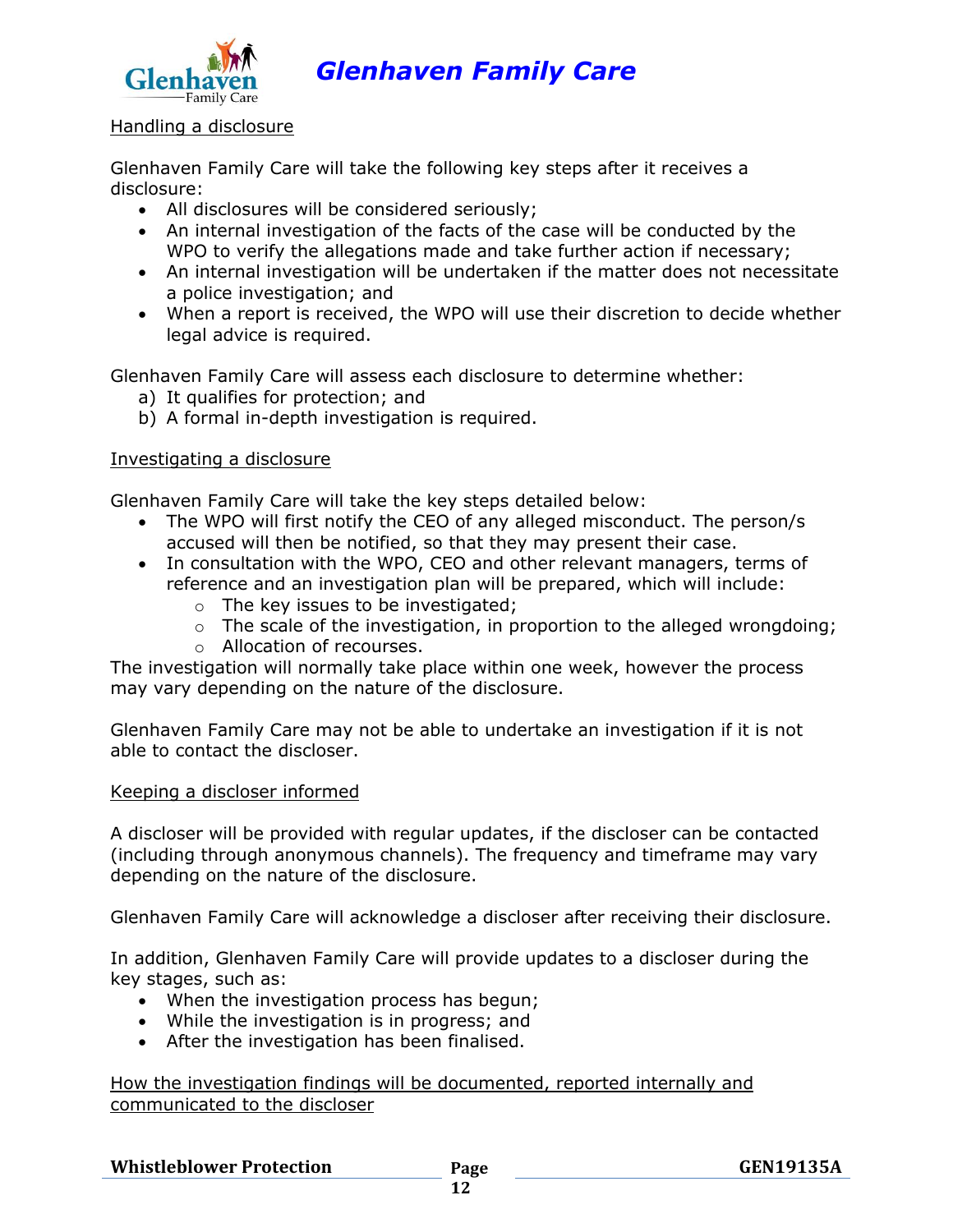

Findings from an investigation will be documented and reported to those responsible for oversight of the policy, while preserving confidentiality.

Throughout the course of the investigation conversations, interviews, communications and relevant documents will be recorded and stored. Upon completion, an investigation report will be prepared and filed.

The investigation report will include:

- The allegations;
- A statement of facts and the corroborating evidence;
- Conclusions reached by the investigation;
- Recommended amendments to organisational policy to avoid future wrongdoing.

All documents relating to whistleblowing reports and investigations will be kept securely and confidentially, and access to documents granted only when necessary.

Disclosers will receive information on the outcome of their disclosure at the end of the investigation, as appropriate.

The method for documenting the findings will depend on the nature of the disclosure. There may be circumstances in which it may not be appropriate to provide details of the outcome to the discloser.

# **Ensuring fair treatment of individuals mentioned in a disclosure**

Glenhaven Family Care will ensure the fair treatment of our employees, who are mentioned in a disclosure that qualifies for protection, including those who are the subject of a disclosure.

Glenhaven Family Care will implement the following measures and mechanisms to ensure the fair treatment of employees mentioned in a disclosure that qualifies for protection, such as:

- Disclosures will be handled confidentiality, when it is practical and appropriate in the circumstances;
- Each disclosure will be assessed and may be the subject of an investigation;
- The objective of an investigation is to determine whether there is enough evidence to substantiate or refute the matters reported;
- When an investigation needs to be undertaken, the process will be objective, fair and independent;
- An employee who is the subject of a disclosure will be advised about the subject matter of the disclosure as and when required by principles of natural justice and procedural fairness and prior to any actions being taken – for example, if the disclosure will be the subject of an investigation; and
- An employee who is the subject of a disclosure may contact the organisation's support services (e.g. counselling).

# **Accessibility of this policy**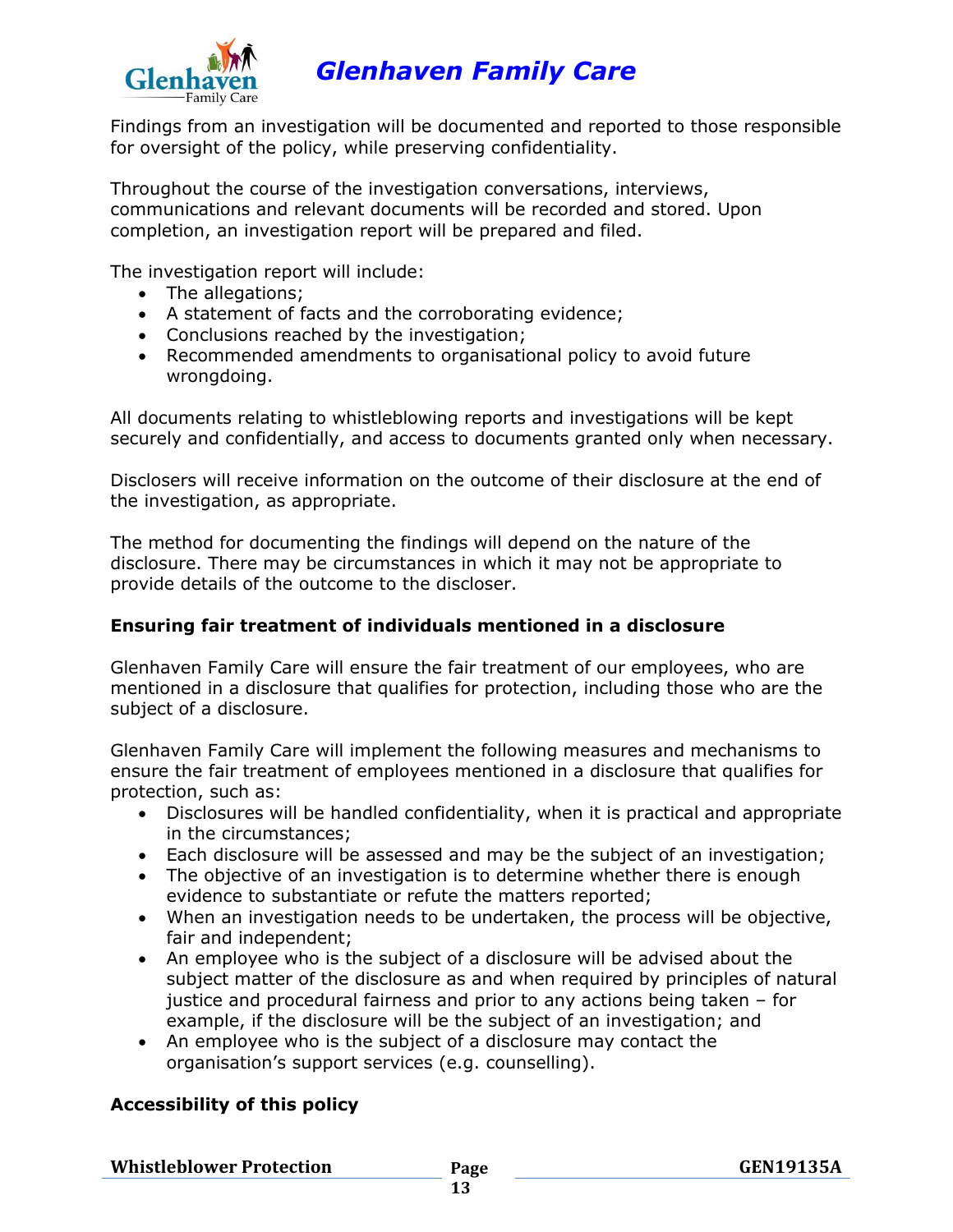

#### Within the organisation

This policy will be made available to all officers and employees of Glenhaven Family Care.

The whistleblower protection policy will be accessible and will be communicated in the following ways:

- Holding staff briefing sessions and/or smaller team meetings;
- Posting the policy on the staff intranet or other communication platform;
- Posting information on staff noticeboards;
- Setting out the policy in the employee handbook; and
- Incorporating the policy in employee induction information packs and training for new employees.

#### *Awareness and education*

Glenhaven Family Care will inform and educate our employees of the whistleblower policy, procedures for reporting, and the protections available to them in order to facilitate a safe environment in which concerns of misconduct may be voiced without reprisal.

Staff involved in the management of whistleblower reports will receive appropriate training in dealing with reports, investigation, and supporting disclosers and employees who are the subject of allegations.

Reviewing and updating this policy

Glenhaven Family Care will review its whistleblower policy, processes and procedures every two years ensuring they reflect the most up-to-date legal and corporate governance requirements.

Any changes made to the policy will be communicated to all employess.

| Documents related to this policy                           |                                              |
|------------------------------------------------------------|----------------------------------------------|
| Related policies                                           | <b>Dispute Resolution</b><br>Confidentiality |
| Forms, record keeping or other<br>organisational documents | <b>XXX</b>                                   |

| <b>Reviewing and approving this policy</b> |                           |                 |  |
|--------------------------------------------|---------------------------|-----------------|--|
| <b>Frequency</b>                           | <b>Person responsible</b> | <b>Approval</b> |  |
| <b>Bi-Annually</b>                         | CEO                       | CEC             |  |

| Policy review and version tracking |                               |             |                        |
|------------------------------------|-------------------------------|-------------|------------------------|
|                                    | <b>Review   Date Approved</b> | Approved by | <b>Next Review Due</b> |
| ᅩ                                  | 18/12/19                      | CEO         | 18/12/21               |